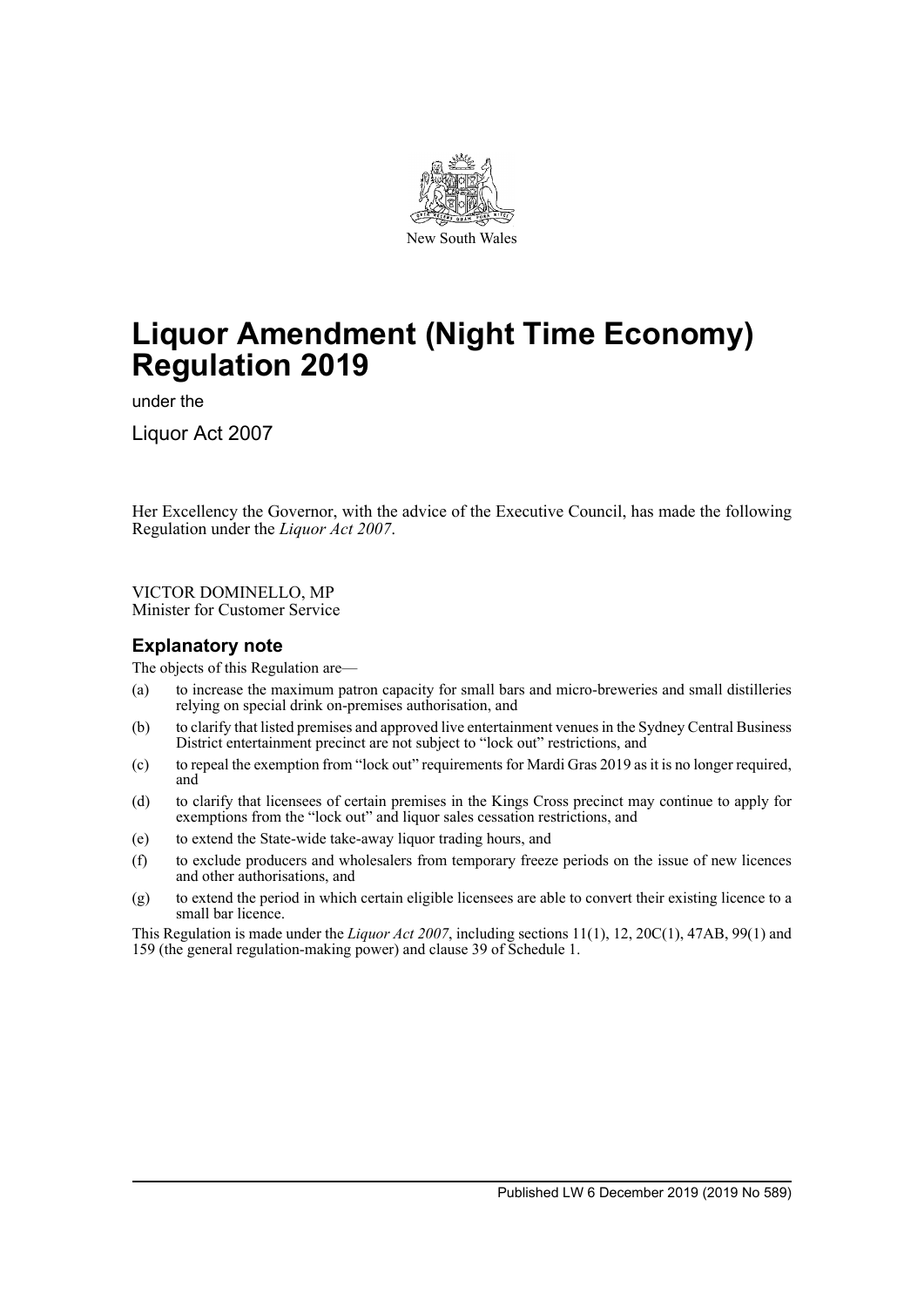# **Liquor Amendment (Night Time Economy) Regulation 2019**

under the

Liquor Act 2007

# **1 Name of Regulation**

This Regulation is the *Liquor Amendment (Night Time Economy) Regulation 2019*.

# **2 Commencement**

This Regulation commences on 14 January 2020.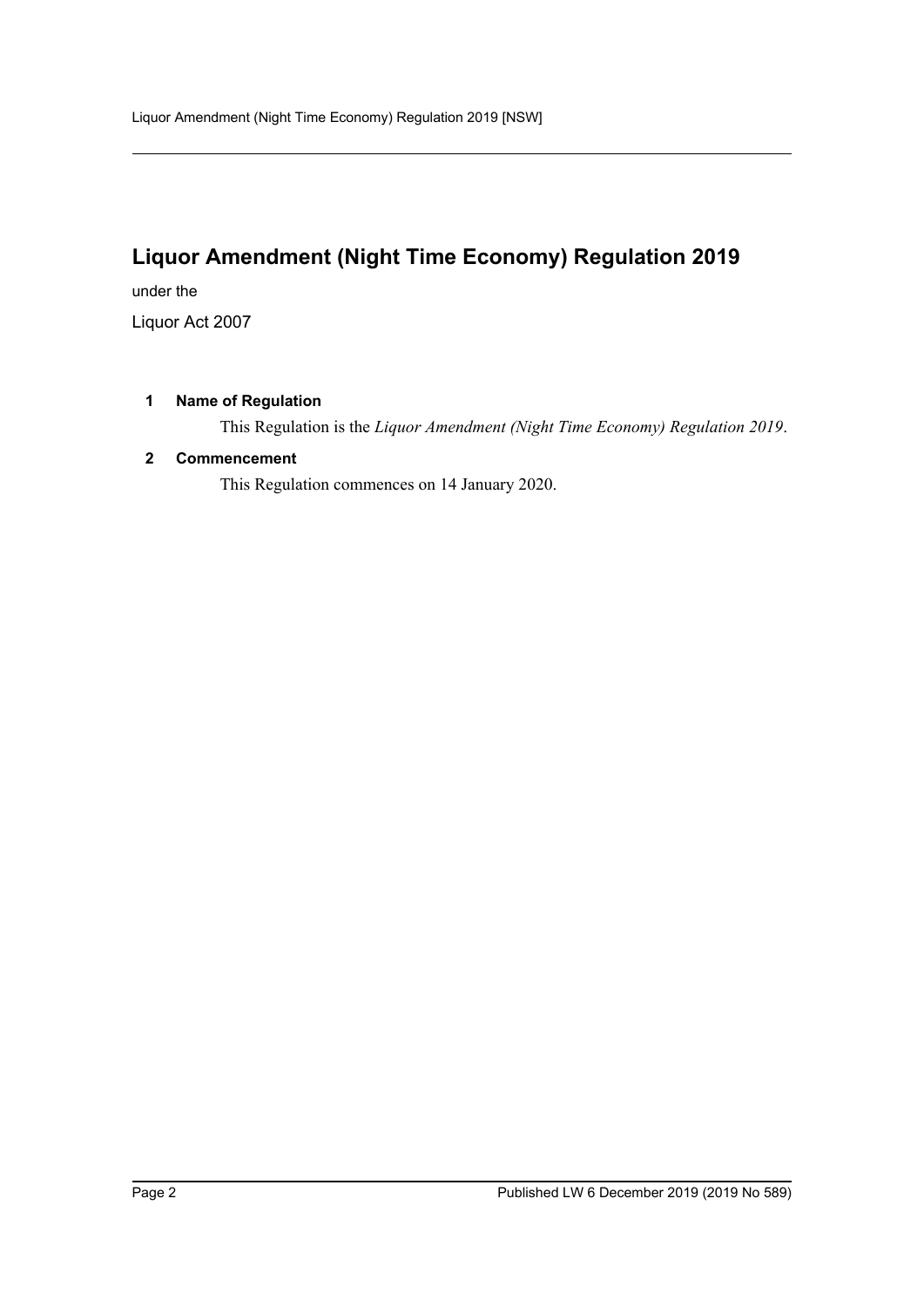# **Schedule 1 Amendment of Liquor Regulation 2018**

**[1] Clause 37 Special drink on-premises authorisations for micro-breweries and small distilleries**

Omit "100" from clause 37(1)(d). Insert instead "120".

- **[2] Clause 39 Small bars—maximum number of patrons** Omit "100". Insert instead "120".
- **[3] Clause 89 "Lock outs" for subject premises in Kings Cross precinct** Omit "(but only if" from clause 89(2). Insert instead "if they are in the Kings Cross precinct and".

# **[4] Clause 89(2)**

Omit "premises)". Insert instead "premises".

**[5] Clause 89A Exemption from "lock out" requirements for Mardi Gras 2019** Omit the clause.

#### **[6] Clause 90 Liquor sales cessation period**

Omit the definition of *liquor sales cessation period* from clause 90(1). Insert instead *liquor sales cessation period* means the period on any day of the week—

- (a) for subject premises situated in the Kings Cross precinct—between 3 am and the commencement of the standard trading period referred to in section  $12(1)(a)(i)$  of the Act, or
- (b) for subject premises situated in the Sydney CBD Entertainment precinct—
	- (i) if the premises are declared premises to which a level 1 licence relates (within the meaning of Schedule 4 to the Act)—between 3 am and the commencement of the standard trading period referred to in section  $12(1)(a)(i)$  of the Act, or
	- (ii) otherwise—between 3.30 am and the commencement of the standard trading period referred to in section  $12(1)(a)(i)$  of the Act.
- **[7] Clause 92 Certain drinks and other types of liquor sales prohibited during general late trading period**

Insert "in the Kings Cross precinct" after "subject premises" in clause 92(2).

**[8] Clause 102 Exemptions from "lock out" and liquor sales cessation restrictions for live entertainment venues in the Kings Cross precinct**

Insert "in the Kings Cross precinct" after "subject premises" in clause 102(1).

# **[9] Clause 117 Exemption relating to take-away liquor trading hours**

Omit "11 pm" from clause 117(2). Insert instead "midnight".

#### **[10] Clause 117(4) and (5)**

Insert after clause 117(3)—

(4) The licensee of licensed premises (or part of licensed premises) to which this clause applies, or an employee or agent of the licensee, is exempt from so